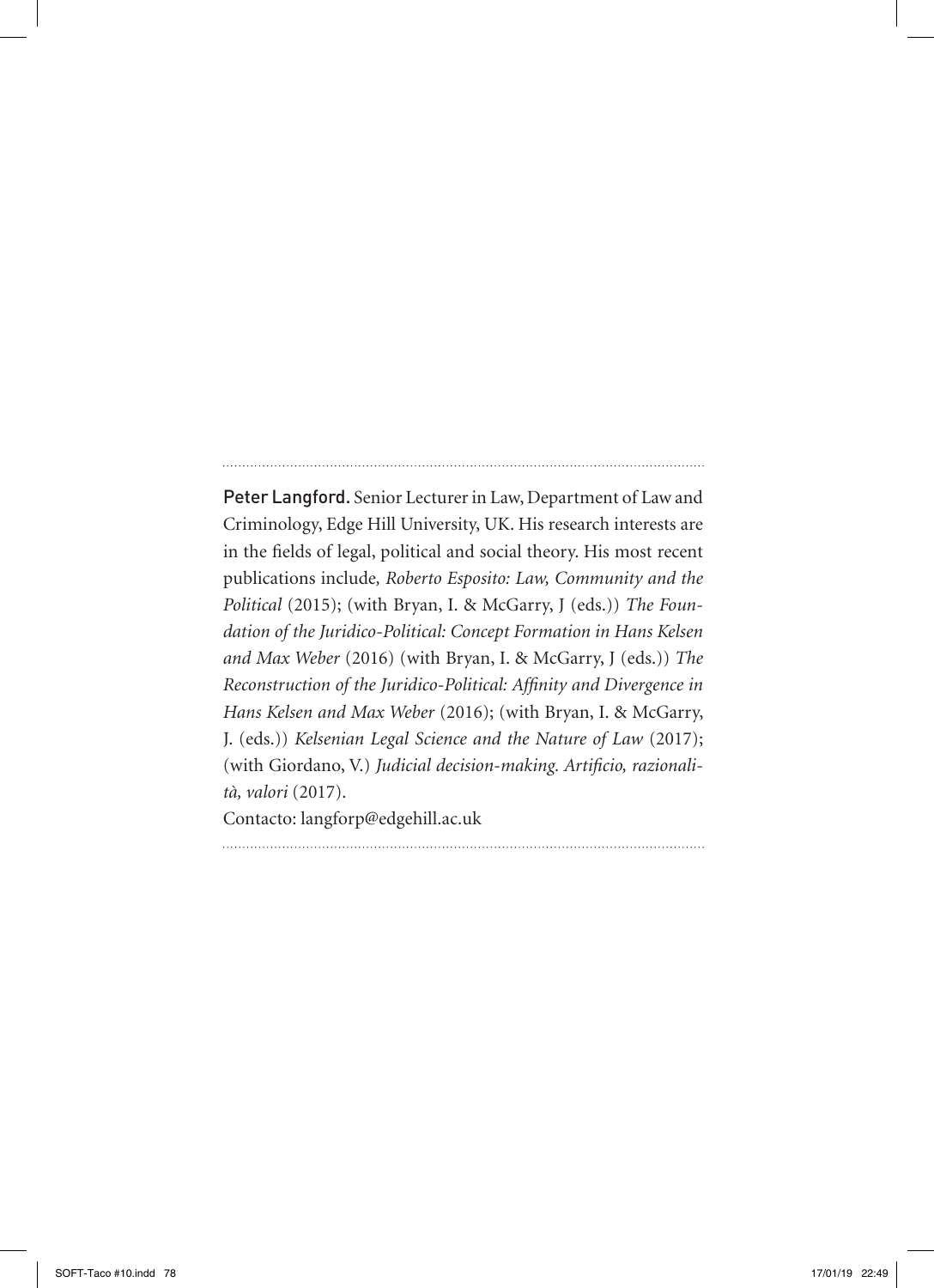# **THE POPULIST DISRUPTION: JURIDICO-POLITICAL REFLECTIONS ON DEMOCRACY, LAW AND RIGHTS**

## Peter Langford

Edge Hill University

#### DOI: 101745450/180205

Reception date:  $27<sup>th</sup>$  July 2018; acceptance date:  $18<sup>th</sup>$  August 2018. This article is the result of research activties held at the Department of Law and Criminology, Edge Hill University, UK.

## **Abstract**

In the current conjuncture, populism describes the disruption of the definition of, and connection between, democracy, law and rights. It represents the challenge to both the existing forms of political representation of the people and to the wider juridico-political framework or institutions of democracy. In contrast to predominantly political analyses of this populist phenomenon, which have rendered the relationship of populism to positive law peripheral, the focus will upon a juridico-political analysis of populism. The analysis will concentrate upon the central aspects of the relationship between populism and positive law (Law and Morality; Law and Rights and Law and Violence).

## **Keywords**

Law, Morality, Populism, Violence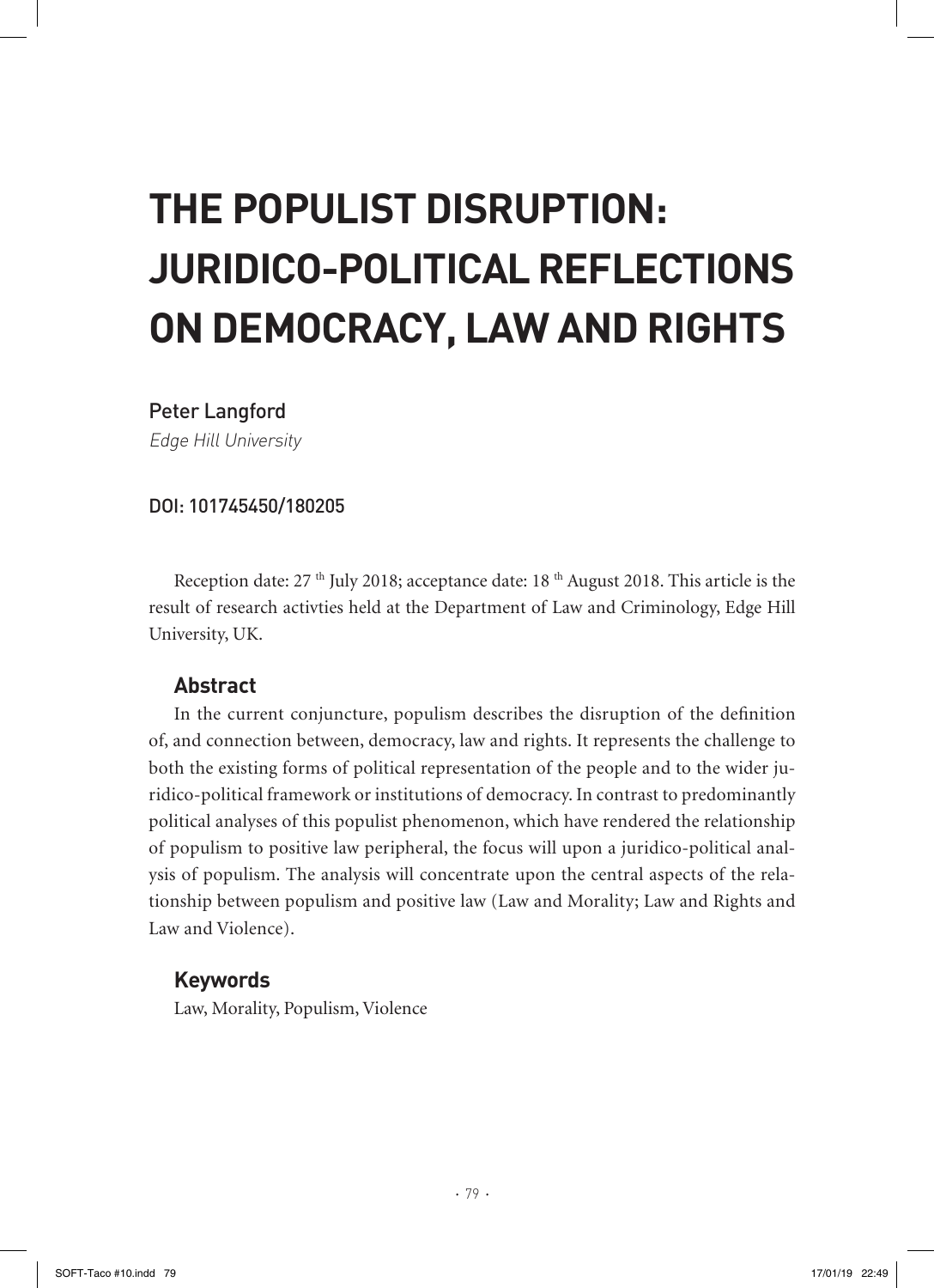Soft Power • Volumen 7, número 2, julio-diciembre, 2018

#### **Resumen**

En la coyuntura actual, el populismo describe la interrupción de la definición y la conexión entre democracia, ley y derechos. Representa el desafío tanto para las formas existentes de representación política del pueblo como para el marco jurídico-político más amplio o las instituciones de la democracia. En contraste con los análisis predominantemente políticos de este fenómeno populista, que han hecho que la relación del populismo con el derecho positivo sea periférica, la atención se centrará en un análisis jurídico-político del populismo. El análisis se concentrará en los aspectos centrales de la relación entre populismo y ley positiva (Ley y Moralidad; Ley y Derechos y Ley y Violencia).

## **Palabras clave**

Derecho, Moralidad, Populismo, Violencia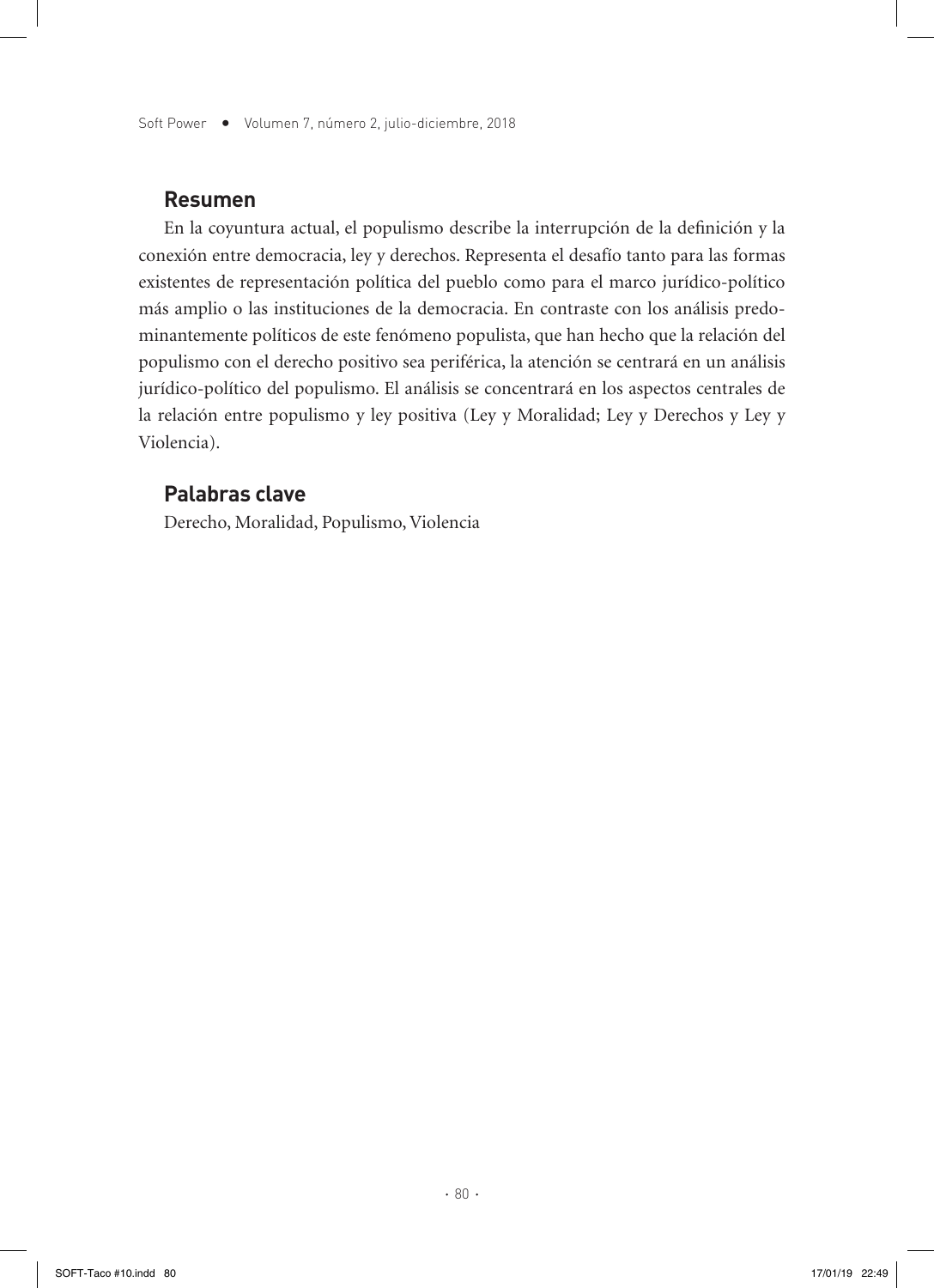## **Introduction**

The following analysis, which places the notion of the juridico-political at the centre of a reflection upon populism, arises from a position of critical distance from central elements of the predominant conceptualization of populism. The adoption of this critical distance is, however, related to the forms of contemporary populism in Europe which are considered to disrupt or challenge the interconnection between democracy, law and rights in an exclusively negative sense: a transformation or modification which constrains or undermines this interconnection.<sup>1</sup> The definition of the limits of the domain of this critical, juridico-political reflection, therefore, relinquishes the intention to engage in an analysis of forms of populism marked by a predominantly positive or inclusionary sense which seek to broaden the existing interconnection between democracy, law and rights. The analysis, therefore, leaves both the tradition of Latin American populism and the comparatively novel instances or pre-figurations of a left populism in Western Europe unexamined. The absence of analysis of the predominantly positive or inclusionary character of Latin American populism derives from its geographical and historical distinctiveness which requires a separate analysis attentive to its particular complexities.<sup>2</sup> The more recent, tentative emergence of a phenomenon of left populism in Western Europe remains outside the focus of analysis as it is unclear whether it is, as yet, a sufficiently well-delineated phenomenon to enable sustained interrogation of both its particular and general features.<sup>3</sup> The analysis is initiated through a critical overview of certain of the central elements of the predominant approach to the conceptualization of contemporary populism. From this critical overview, the pertinence of the juridico-political framework for reflection will be indicated, and the analysis will

<sup>1.</sup> The analysis leaves aside the phenomenon of populism in the United States of America as it is unclear whether the recent election of Donald Trump, as President of the United States of America, represents a general transformation of the historical origin and character of populism in the United States of America or, alternatively, is confined to an alteration of the character of the Republican Party.

<sup>2.</sup> For recent analyses of Latin American populism, see, for example, Barr (2017), Munck (2018), Peruzzotti (2017), Sznajder, Roniger & Forment (2012), de la Torre and Arnson (2013). For recent considerations of the emergence of the phenomenon of left populism in Western Europe, see, for example, Hamburger (2018); Kioupkiolis & Seoane Pérez (2018), Mouffe (2018), Olsen (2018); Solar & Rendueles (2018), De Giorgi & Russo (2018).

<sup>3.</sup> This is something other than the "series of *aporias*" that Krastev formulates to encapsulate a politics of global protest: "The protesting citizen wants change but he rejects any form of political representation. He longs for political community, but he refuses to be led by others. He is ready to take the risk of being beaten or even killed by the police, but he is afraid to take the risk of trusting any party or politician. He is dreaming of democracy, but he has lost faith in elections" (Krastev, 2014, p.32). Rather, it requires a much more fundamental interrogation of the adequacy of, or necessity for, a notion of a left or a progressive populism.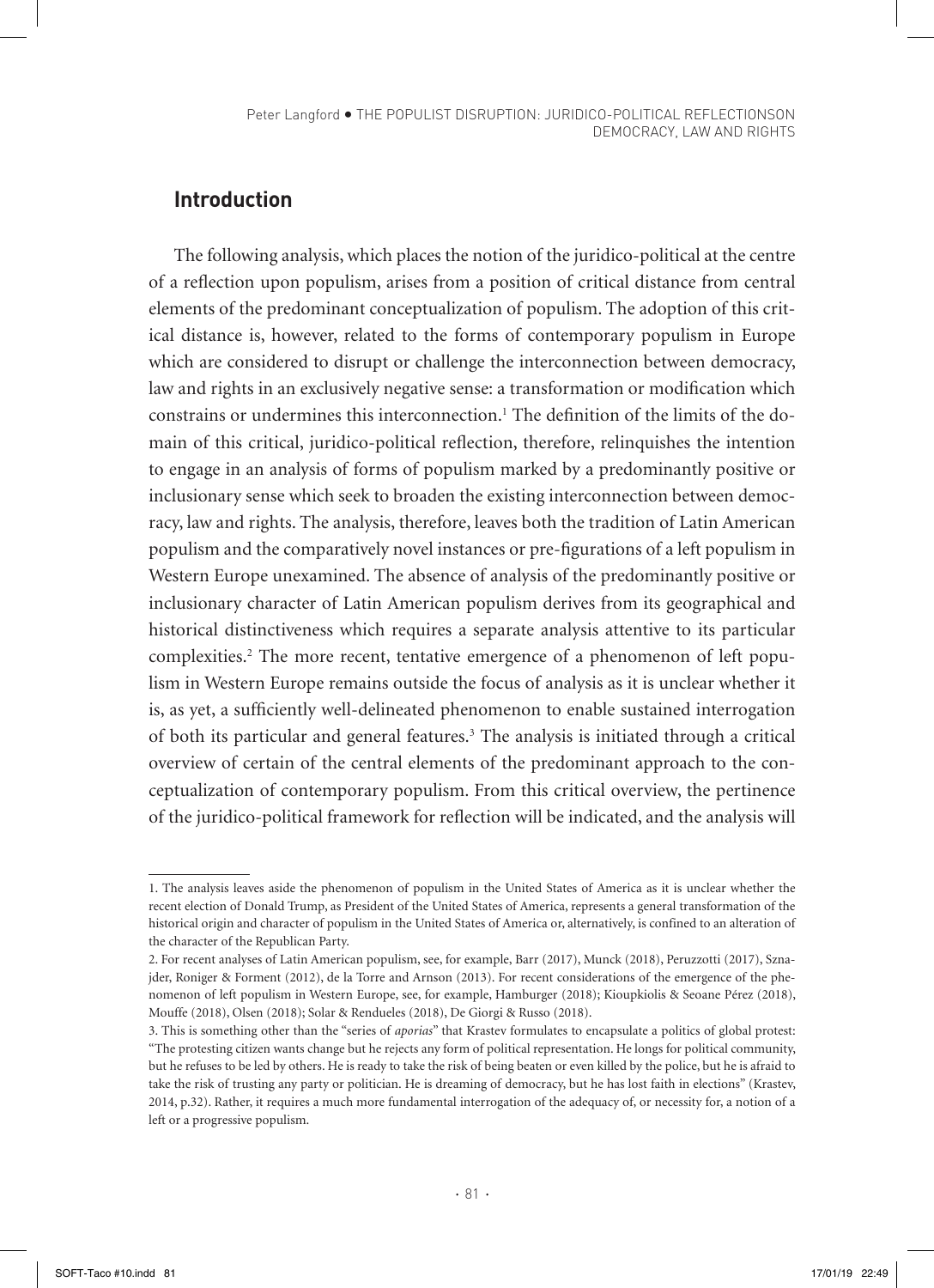then proceed to examine the relationship between the exclusionary form of populism and positive law.

# **Critical Overview of Predominant Analysis of Contemporary Populism**

The critical overview, in confining its parameters to the contemporary form of populism which is essentially exclusionary, concentrates upon the character of the predominant analysis of a populism which disrupts or challenges the interconnection between democracy, law and rights. From this negative definition, the predominant approach to the conceptualization of contemporary populism is of a political project centred upon the reconfiguration of the character of democratic political representation (for example, Caramani, 2017; Heinisch & Mazzoleni, 2016; Mudde, 2014).

The further analysis of the political project of contemporary exclusionary populism describes both the emergence of new forms or expressions of political representation of the people and a wider challenge to the existing juridico-political framework or institutions of democracy. In relation to this placing into question and wider challenge, the specific position of positive law and forms of legal argumentation have been a relatively peripheral consideration.

In particular, the predominant analysis of the current phenomenon of exclusionary populism, has led to a type of weakening of the connection between the two terms of the juridico-political combined with an increased primacy accorded to the political. This is evident in the concentration upon the question of the formation or origin of a populist politics which is determined by the categories of political philosophy/ theory, psychoanalysis and psychology (for example, Brömmel, König & Sicking, 2017; Bizeul & Rohgalf, 2018; Hoffman, 2018; Marchlewska et. al., 2018; Reynié, 2013; Taguieff, 2007; Taguieff, 2015) which is then accompanied by the concomitant transformation of the juridical into the formation and expression of a populist (collective) will or plurality of wills.

Hence, from a theoretical perspective, there is a tendency for this return to be one which results in a reflection upon the *aporias* of the will of popular sovereignty (in which the will is never fully instantiated in its products or results); and upon the creative or destructive position of this will with regard to the existing framework or institutions of democracy. The reorientation of the focus upon the juridico-political, in the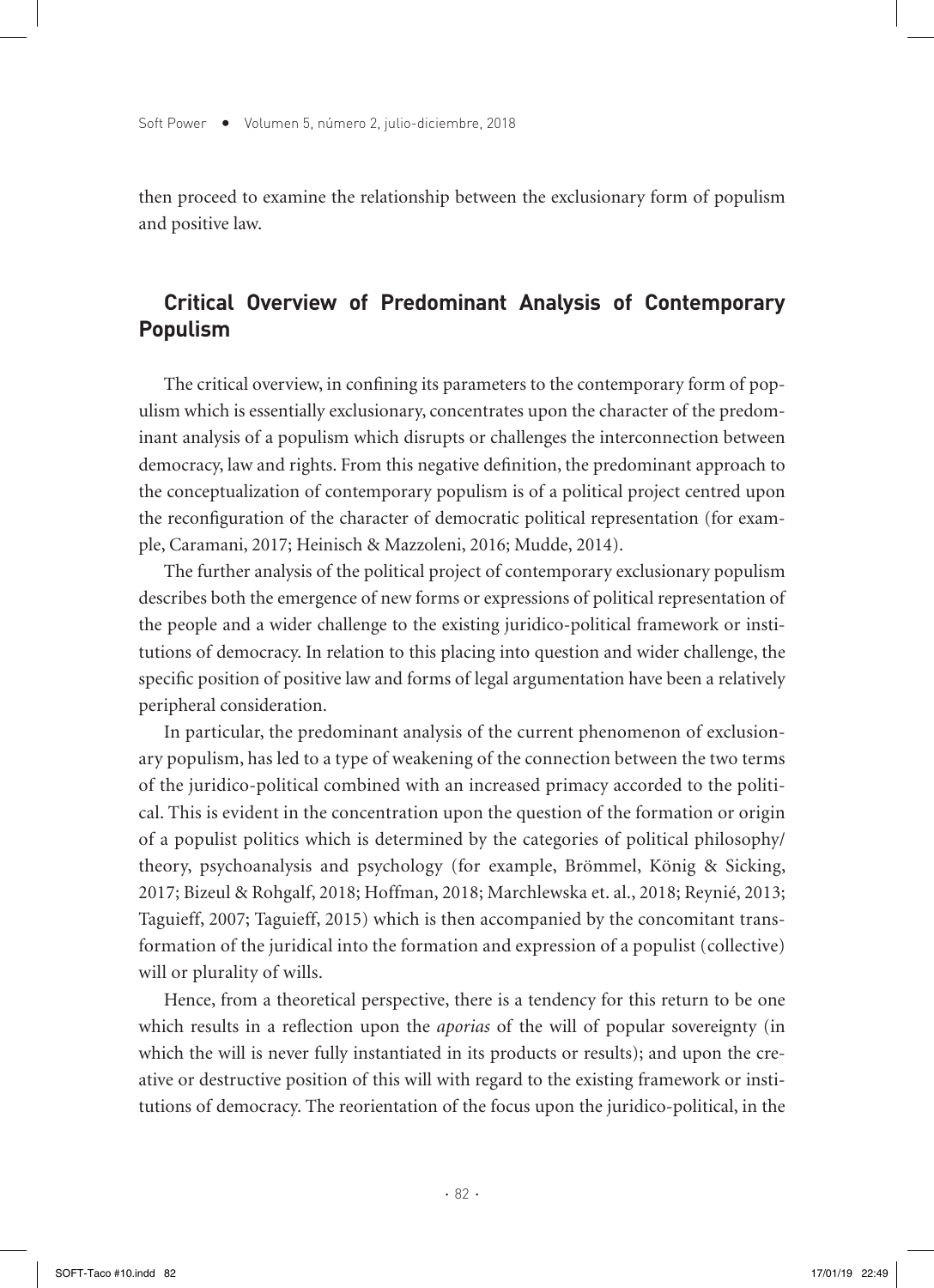following analysis, involves something other than the mere restoration of the connection between the two terms as either the reassertion of the primacy of the juridical and/ or the reassertion of a liberal legalism or constitutionalism.4

# **The Juridico-Political Analysis of Contemporary Populism and Positive Law**

The notion of the juridico-political, which guides the reflection upon contemporary exclusionary populism, restores a particular analytic conjunction between law and politics. The conjunction centres upon the relationship between contemporary exclusionary populism and positive law and, in this manner, identifies the distinctive character of disruptive effect of contemporary exclusionary populism upon the interconnection between democracy, law and rights.

## Law and Morality

In relation to the debate within Anglo-American legal positivism (for example, Himma, 2004; Kramer, 1999; Marmor, 2004; Raz, 1994; Waluchow, 1994), contemporary exclusionary populism situates itself outside the question of an inclusive or exclusive relationship between law and morality. It is unconcerned with the determination of the degree of autonomy or independence of law and morality because this autonomy or independence is considered to be an aspect of the obstruction of the expression of the popular will.

The content of this popular will, divisible into a set of beliefs or conceptions of its position in regard to the existing interconnection between democracy, law and rights, becomes the basis for a form of 're-embedding' of morality into law. The term 're-embedding' is used here, in place of a theory of natural law, in order to indicate a broad foundation which potentially encompasses, but is not confined to, the theological or a notion of absolute justice.5

<sup>4.</sup> Thus, the analysis differs from the approaches to contemporary exclusionary populism of Müller (2017) and Mounk (2018).

<sup>5.</sup> Thus, the analysis differs from that of Mouffe (2018) who considers that, in demarcating the domain of analysis of populism, "although the question of populism is, no doubt, also relevant in Eastern Europe, those countries necessitate a special analysis. They are marked by their specific history under communism and their political culture presents different features" (pp. 9-10).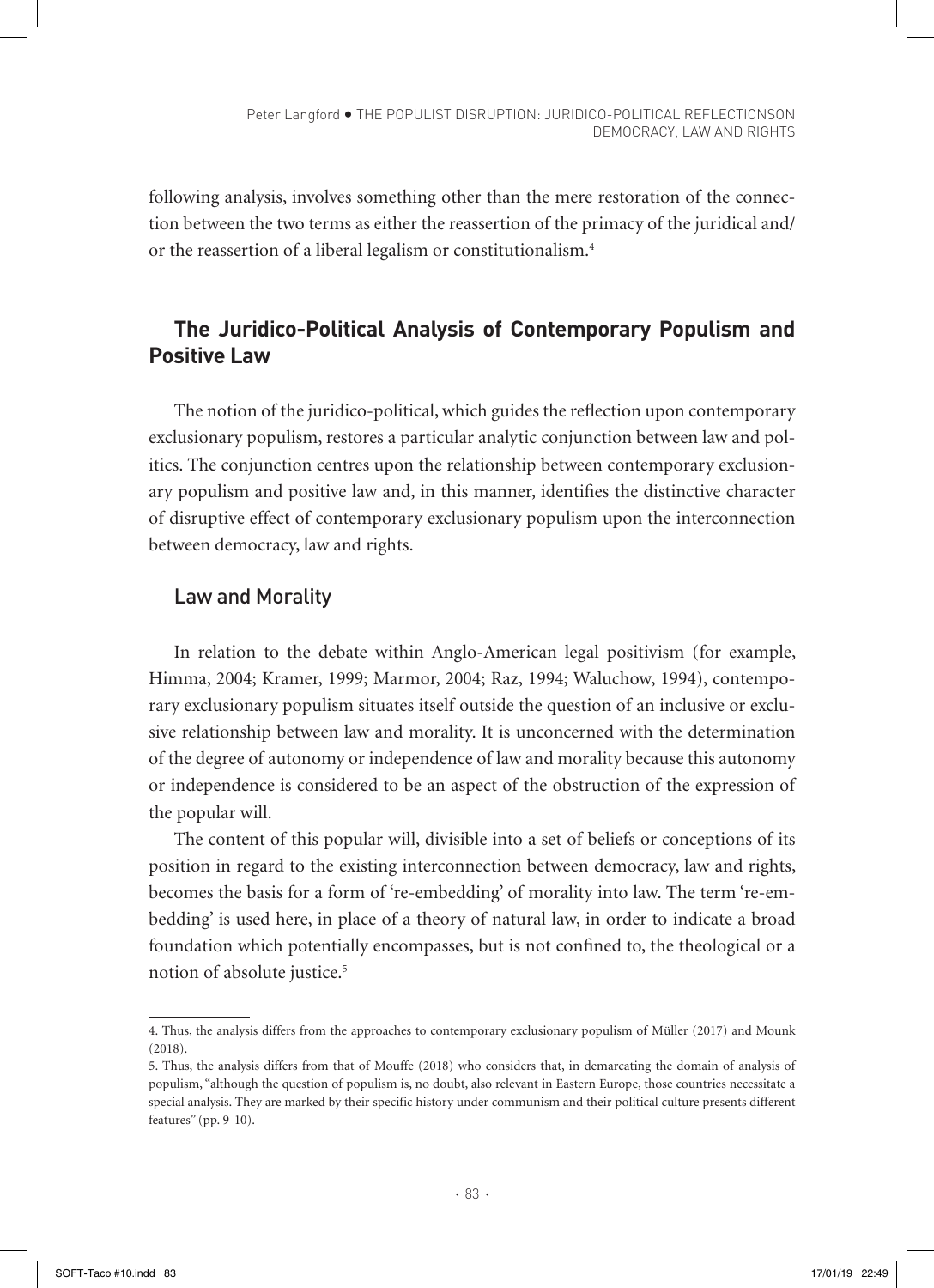The broad foundation also acknowledges that contemporary populism is not necessarily synonymous with nor confined to the simple reassertion of conventional forms of morality ('family values' etc.).<sup>6</sup> It appears to have a marked orientation towards the identification of sources or figures representing external hindrances and obstacles rather than to merely ensuring the solidity of the internal morality of the 'we' of the popular will. The broad foundation is, therefore, considered to flow predominantly from the perception of the character of the limits or obstructions to the full expression of this popular will. The limits or obstructions are viewed as multifarious and are held to be equally present within the interlinked elements of society, law and state.

In the absence of a simple reiteration of forms of conventional morality, the marked focus upon limits and obstructions generates the reassertion of a popular sovereignty whose origin is held to arise beyond existing state institutions. The character of these limits and obstructions, although commonly held to inhere in the present, has a certain fluidity depending upon the degree to which the reassertion of this popular sovereignty involves a wider process of historical reinterpretation.7 Within this broad relationship between morality and law, the disruptive and negative effect results from a process of 're-embedding' of morality into law which has the capacity to be centred upon both upon the limits and obstructions in the present and to extend or combine this focus with the reinterpretation of the past.<sup>8</sup>

The differing configurations of the 're-embedding' of morality into law in the various forms of contemporary exclusionary populism are accompanied by a common functional conception of law. The relationship between morality and law is one in which the process of 're-embedding' morality accords law the essentially instrumental

<sup>6.</sup> Hence, the focus, in Poland, upon women's reproductive rights (on the question of women's reproductive rights in Poland, see Mishtal (2015, 2018), is encompassed within this broadly defined relationship between law and morality, as one particular configuration of this relationship. For, since the European "migration crisis" of 2015, in this form of exclusionary populism, the regulation of Polish women's reproductive rights has been combined with the presentation of an "invasion" of Muslim "refugees" who, beyond their supposed propensity for terrorism, have a "natural" propensity to have more children. Thus, creating, on the basis of this presupposition, the eventual possibility for an Islamic majority (see, Goździak & Márton, 2018).

<sup>7.</sup> The configuration of the relationship between law and morality tends to involve a more pronounced process of historical reinterpretation in Poland, centred upon World War II, with the Holocaust Law and the Museum of the Second World War in Gdańsk (see, Koncewicz, 2017; Kridle, 2018; Clark & Duber, 2018). In Hungary, the emphasis is upon a more general reconfiguration of the meaning of central historical experiences of the Hungarian people of the twentieth century (see, Benazzo, 2017; Seewann, 2018).

<sup>8.</sup> It is in this sense, perhaps, that it is possible to differentiate, within this analysis, the contemporary forms of exclusionary populism in Western Europe from those in Eastern Europe. The term differentiation is utilized here in order to suggest a difference within a more general identity, as the contemporary forms of exclusionary populism in Western Europe also include an understanding of their relationship to the past.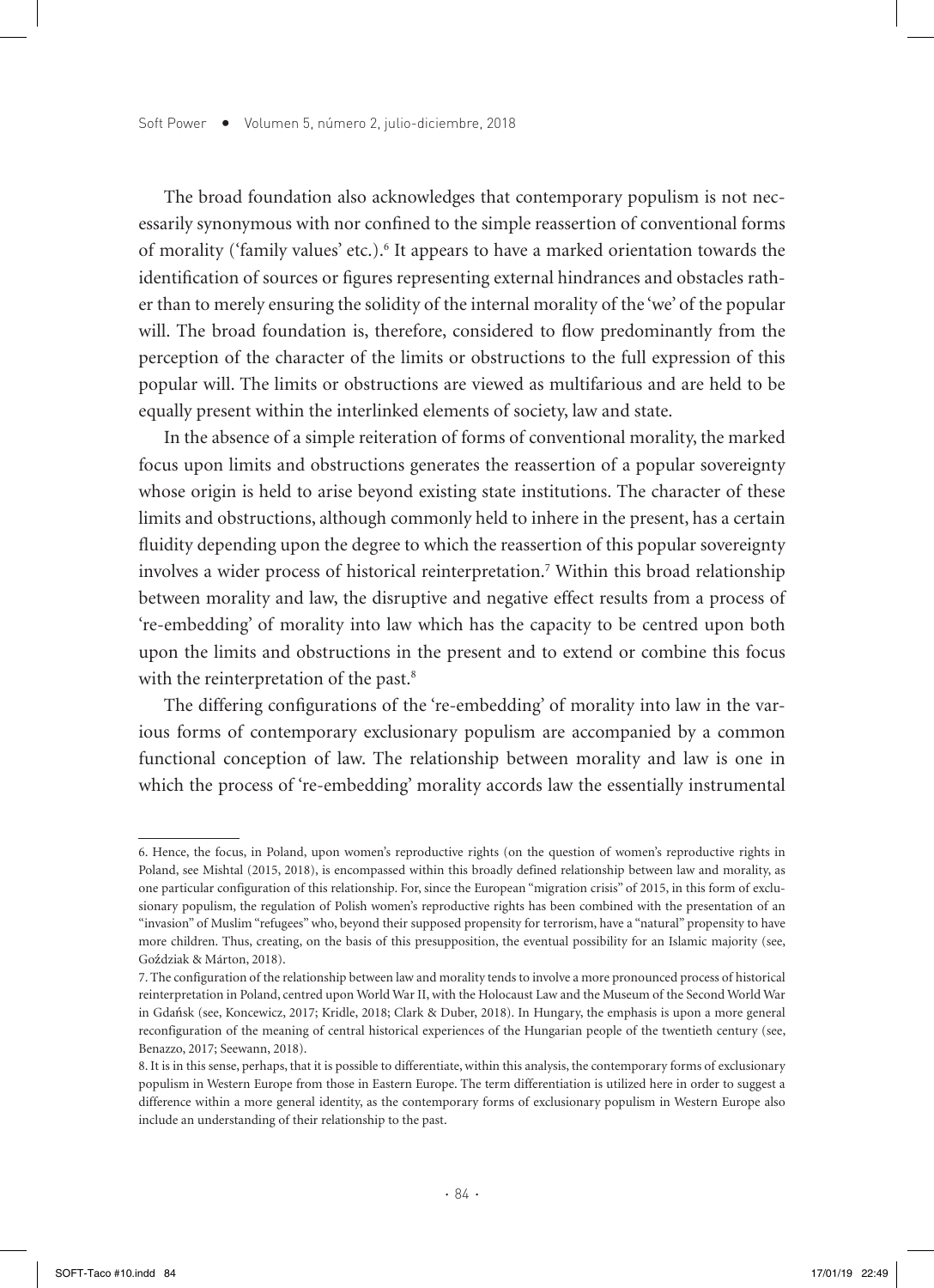function of overturning these limits and obstructions. The instrumentalization of law is accompanied by the designation of the comparative importance of specific domains of law which will, in turn, be reflected in the intensity and extent of legal intervention within them.

The emphasis upon both internal and external limits and obstructions leads to the heightened concentration, within the particular national legal system, upon the legal fields of constitutional/administrative law, criminal law, immigration law and, to a lesser degree, family law. The areas of civil law and criminal law which relate to the economy – composed of both the private and public sector – remain relatively undisturbed except insofar as they relate to the intersection between the labour market and state provision for those outside the labour market.9 The legal fields which are selected as the primary sites are subject to a radical form of legal intervention which involves significant substantive and procedural transformation.

In the field of constitutional/administrative law, the legal intervention is marked by the hollowing out of the independence of state institutions, with a particular focus upon the provisions of the constitution and the composition and powers of the constitutional court. The legal intervention seeks to reorder the hierarchy of the elements of the state within the juridical framework of the constitution to ensure the primacy of the executive and legislative branches and to reduce the effective capacity of the judicial branch – the constitutional court – to engage in constitutional review of legislation and its application by other state institutions and personnel.<sup>10</sup>

The comparative diminution of the judicial branch of the state is an aspect of the broader phenomenon, within contemporary exclusionary populism, of the assertion of the primacy of state sovereignty in relation to the obligations imposed by international legal instruments. The limitation or denial of obligations of international law are centred upon those relating to regular and irregular migrants and are the corollary of the assertion of the primacy of the state's determination of the entry, residence and expulsion of non-nationals.<sup>11</sup> This central focus of contemporary exclusionary

<sup>9.</sup> It is here that the question of the relationship between contemporary exclusionary populism and the preceding neo-liberalism of the existing political parties arises most directly. Although contemporary exclusionary populism in Hungary indicates a strong degree of continuity (Szikra, 2014; Szikra, 2018), this is not manifest to the same degree in other contemporary exclusionary populisms (Afonso & Rennwald, 2018; Otjes et al., 2018).

<sup>10.</sup> This field of law is a primary focus of the contemporary exclusionary populism in Poland and Hungary (Kelemen, 2017; Koncewicz, 2018; Sadurski, 2018).

<sup>11.</sup> The limitation and/or denial potentially involves the European Convention of Human Rights, European Union Law, the International Covenant on Civil and Political Rights, the UN Convention Against Torture, the Law of the Sea and norms which have attained the status of customary international law. There will also be a differentiation between the forms of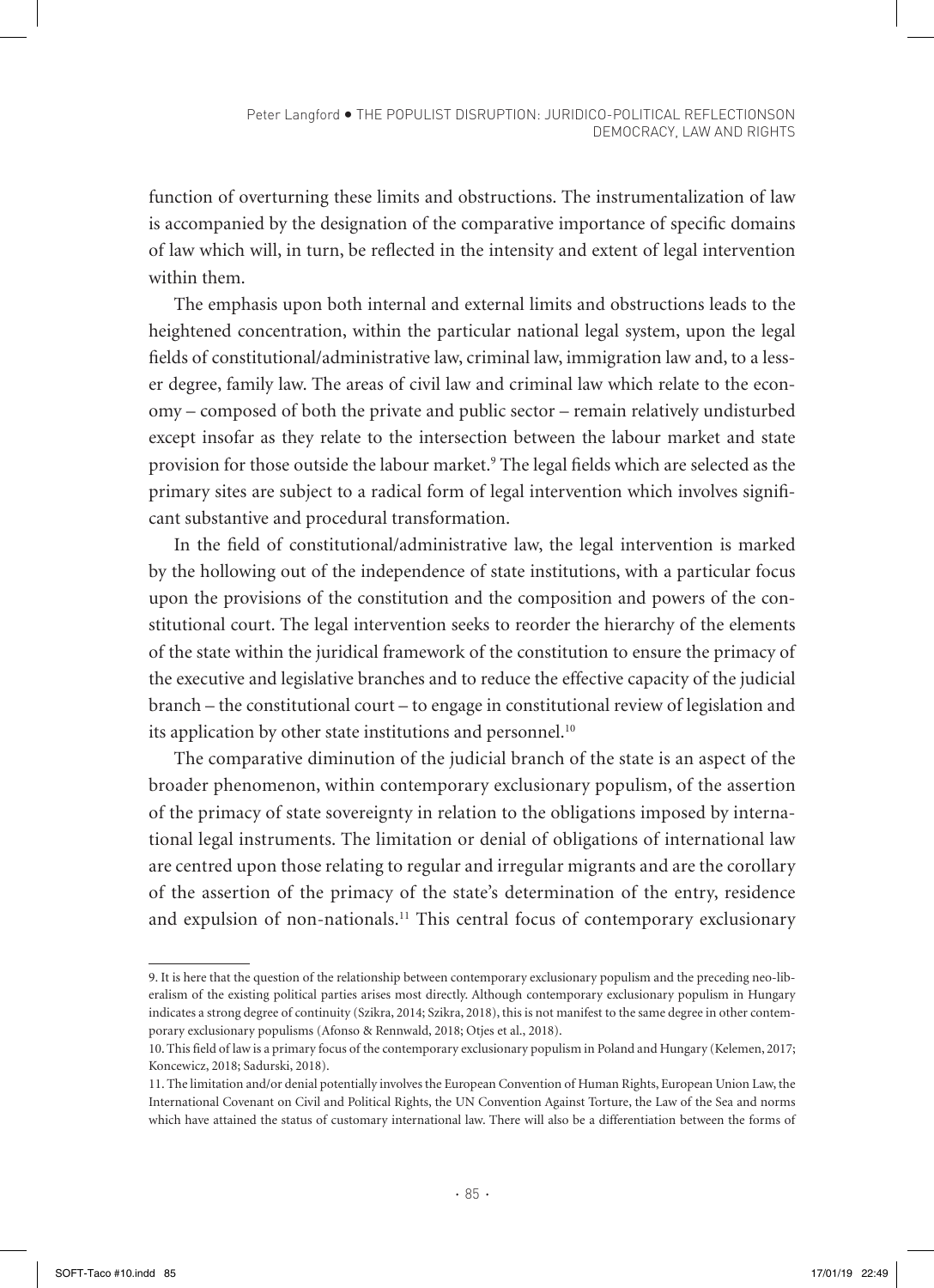populism overlaps with a broader challenge to the European Union – the transnational framework of contemporary European liberal and social democracy – if the assertion of the primacy of state sovereignty is combined with a project of juridico-political transformation which limits or denies the Member State's positive and negative obligations arising from Article 2 of the Treaty of the European Union.12

#### Law and Rights

The fields of law which are the focus of the legal intervention of contemporary exclusionary populism, animated by the 're-embedding' of morality into law, are subject to a transformation which affects the existing structure and foundation of legal rights. The modification of legal rights, resulting from this transformation, is uninterested in responding to the question 'what is a right?', and, therefore, substitutes the presupposition of an already existing 'we' for any further questioning of the foundation of legal rights. Thus, contemporary exclusionary populism conceives the structure and foundation of rights in a manner which cannot be thematised by either an interest theory or a will theory of rights derived from contemporary Anglo-American legal positivism.13 For, the consideration of rights, and their expression as norms of positive law within a domestic legal system, is unconcerned with the determination of the function of a right or the character of the individual legal subject upon which right is conferred.

The focus of contemporary exclusionary populism is solely upon who is to be attributed with rights and, in this process of attribution, the determination of the comparative strength of rights and their correlative obligations. The position is more complex than a mere reduction or destruction of the notion of rights. Rather, it is the modification of a spectrum or field of legal statuses, defined by the existing framework of positive law, within which it seeks to translate the values/morals of this 'we'. This focus opens the further question of the extent to which the process of modification

contemporary exclusionary populism derived from the effect of this limitation and/or denial on the status of already established immigrant communities together with historically older minority communities.

<sup>12.</sup> Article 2 of the Treaty of the European Union, states that "The Union is founded on the values of respect for human dignity, freedom, democracy, equality, the rule of law and respect for human rights, including the rights of persons belonging to minorities. These values are common to the Member States in a society in which pluralism, non-discrimination, tolerance, justice, solidarity and equality between women and men prevail". This is considered, by the European Union, to be the situation with regard to the forms of contemporary exclusionary populism in Poland (Wyrzykowski, 2018) and Hungary (Halmai, 2018).

<sup>13.</sup> For the contrasting positions of Anglo-American discussion, see Kramer, Simmonds & Steiner (2000), Kramer & Steiner (2007), Van Duffel (2012), Kramer (2013), Steiner (2013).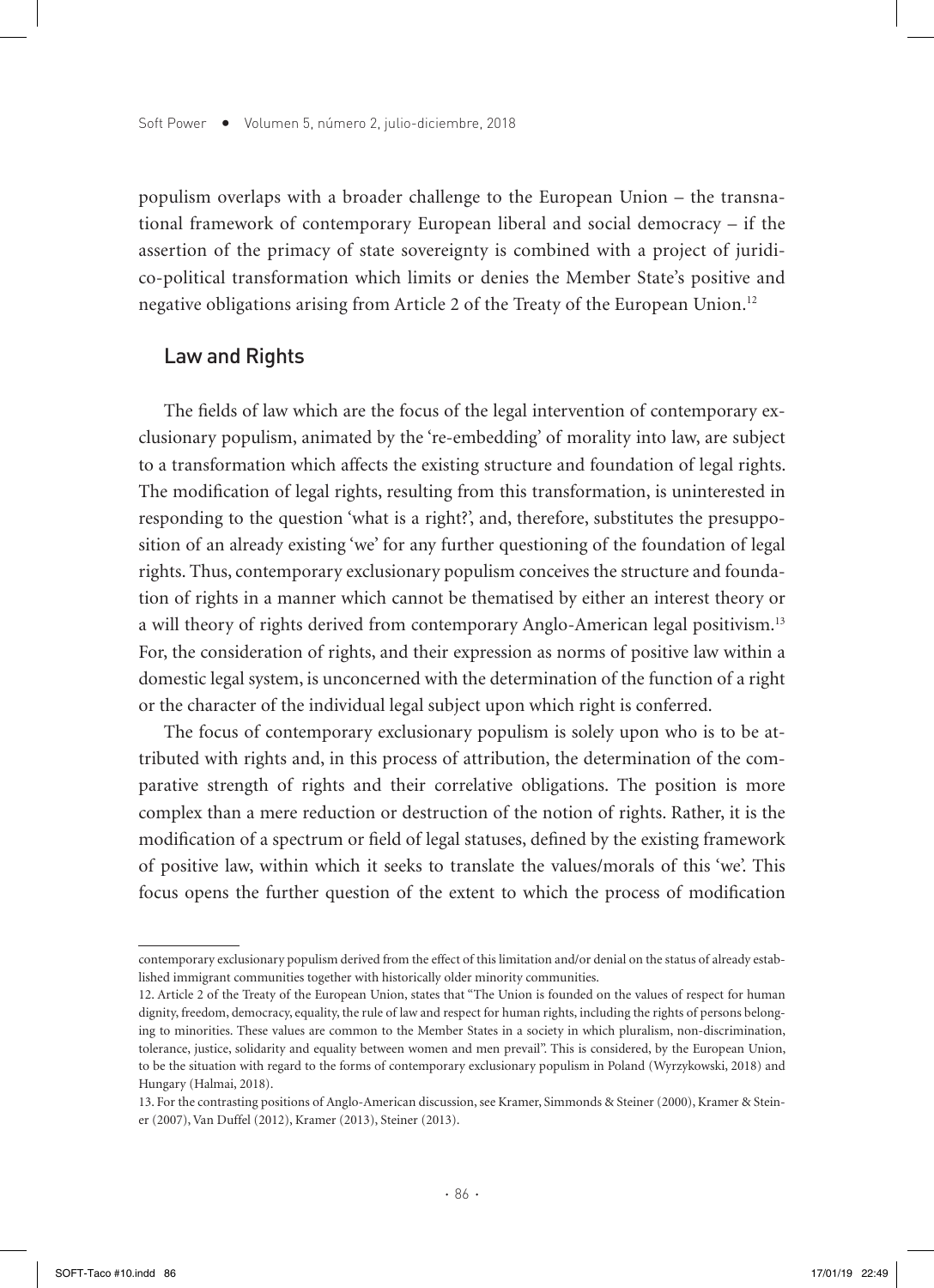involves the creation and/or maintenance of legal statuses which do not attain the level of complete rights and obligations.

The process of modification of the spectrum of existing legal statuses will potentially result in both the introduction of new or additional rights and the modification/reduction/abolition of existing rights. In this process of transformation, the people is conferred with its expression in legal rights and the existing legal statuses of those who are considered to oppose, obstruct or undermine this expression in rights of the people will be modified, reduced or abolished. The alteration of existing legal statuses establishes a firm juridical distinction between those are within the people and those are outside the people. The firmness of the distinction is established by both the inferior legal status of those defined as outside the people – exemplified by the legal status and rights accorded to regular and irregular migrants – and the severing of the notion of a duty or obligation to those deemed outside the people. The interruption of the relationship between rights and duties is particularly marked in relation to migrants where the notion of a duty or obligation, in relation to individual or civil society assistance, has been severed through criminalization.<sup>14</sup>

This process immediately raises the question of the conflict of rights at two levels or stages. The first concerns the conflict which is associated with the process of transformation itself: the insistence upon the continued validity/legitimacy of the existing legal statuses and the recourse to institutional (e.g., judicial review/constitutional court) and non-institutional forms of challenge (demonstrations, civil disobedience, etc.), which themselves involve further questions of the scope of legal rights and freedoms. The boundary between the people and those outside the people established by the process of legal transformation remains essentially unstable as it is subject to potential contestation from those whose legal status is altered and to perpetual revision, by contemporary exclusionary populism, of the definition of the people.

The second concerns the extent of the recognition or acknowledgement, by contemporary exclusionary populism, of the continued inherence of conflict within the process of the translation of the people – the 'we' – into legal rights. For, the passage from the people to legal rights involves the differentiation and individualization of the morality

<sup>14.</sup> The character of criminalization differs with the criminalization in Denmark, under the Aliens Act, specified as assistance in the form of transportation of undocumented migrants which is defined as the criminal offence of human trafficking. In contrast, the 2018 legislation and constitutional amendment in Hungary creates a criminal offence of "promoting and supporting illegal immigration" which encompasses the criminalization of assistance by lawyers and individuals to asylum seekers in the Hungarian border zone together with the wider activities of NGOs of monitoring of the Hungarian border, producing or disseminating information and network building.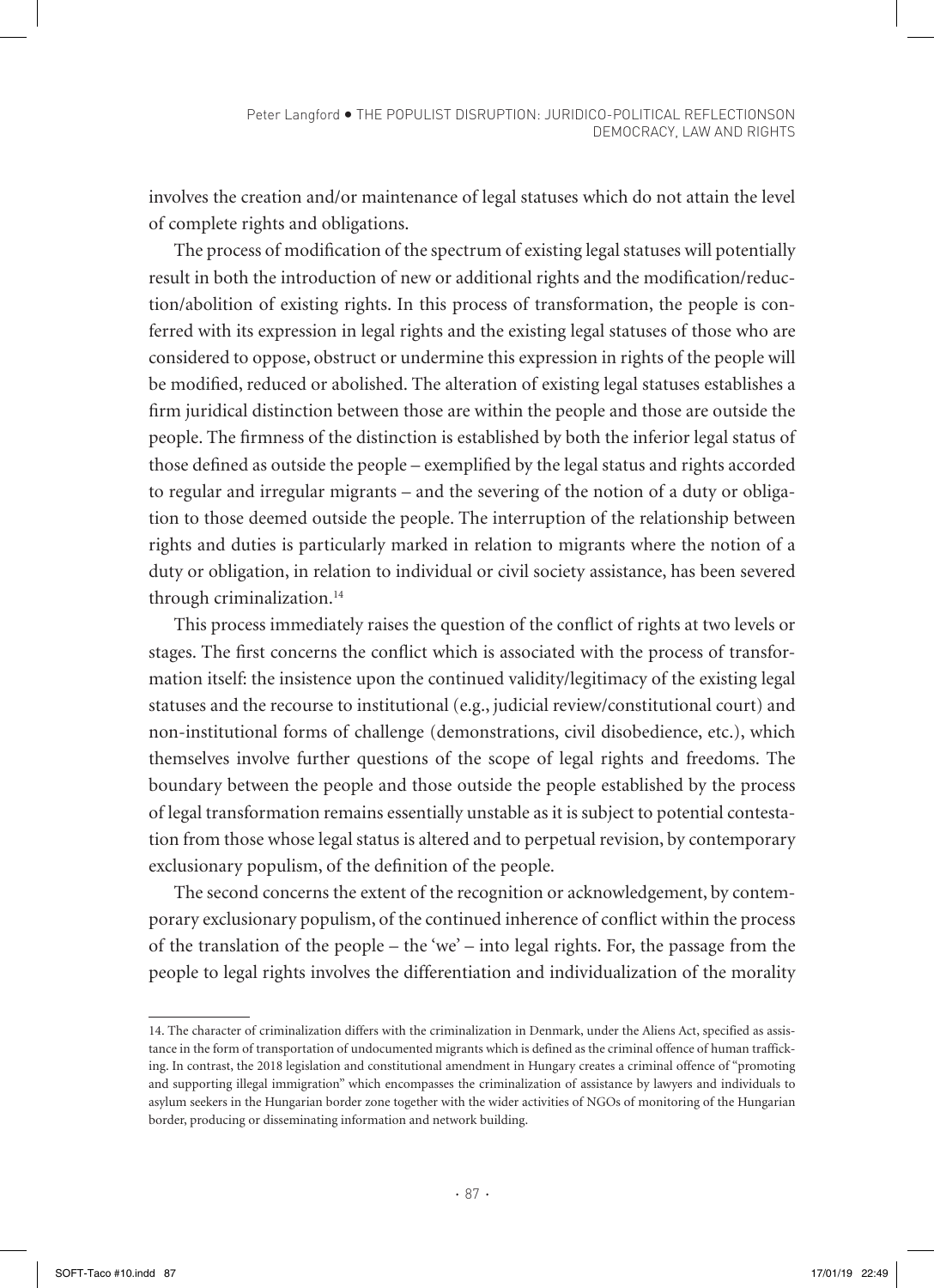which contemporary exclusionary populism re-embeds in law. In this differentiation and individualization, the pre-existing unity of the people  $-$  the 'we'  $-$  is fragmented into a set of separable values which, as legal rights, individuates the 'we' into a plurality of distinct legal right holders. The individuation creates a set of formally equal rights which contain the potential for a conflict of rights with the assertion of one of these rights against another. Thus, contemporary exclusionary populism, in the passage from the 'we' to legal rights, reinforces the instability of the 'we' and is required to consider the institutional mechanisms which it will utilize in order to resolve them.15

#### Law and Violence

The potential for the emergence of a conflict of rights within the process of legal transformation of contemporary exclusionary populism leads to the further question of the relationship between law and violence. This question relates both to the manner of the modification, by this form of populism, of the existing spectrum of legal statuses and institutions and to the populism's wider conception of the connection between norm and enforcement.

In regard to the existing spectrum of legal statuses, the relationship between law and violence arises from the radicalism of project of modification. The radicalism becomes the symbolic violence of the legislative formulation of the character of the modification which is to be undertaken.<sup>16</sup> This relates both to the type of legislation – new law or amendment of existing law – which is utilized to effect the modification and to the content of the legal norms, created by the legislation, which alter the existing spectrum of legal statuses. The degree of violence which arises is further qualified or reinforced depending upon the extent to which the juridical branch of the state retains the capacity to review the legislative provisions.

The symbolic violence of the preparatory stages of the drafting and introduction of the legislative modification is transformed, with the passage of the legislation, into a violence inscribed in the legal statuses which result from this modification. The inscription

<sup>15.</sup> This potential conflict will be more immediately evident in situations where the political parties of contemporary exclusionary populism form a coalition, or the coalition is between a political party of contemporary exclusionary populism and a political party from the pre-existing political system.

<sup>16.</sup> It should also be emphasized that the radicalism of the project of legislative modification will be shaped by the presence of preparatory violence in the discourse of adopted by contemporary exclusionary populism. The attribution a of causal connection between the violence of this discourse and the incitement to violence – an immediate and, in many cases, lethal violence without legislation – is, however, always denied by a contemporary populism which seeks to remain within the framework of the existing political system (see, Leezenberg, 2015).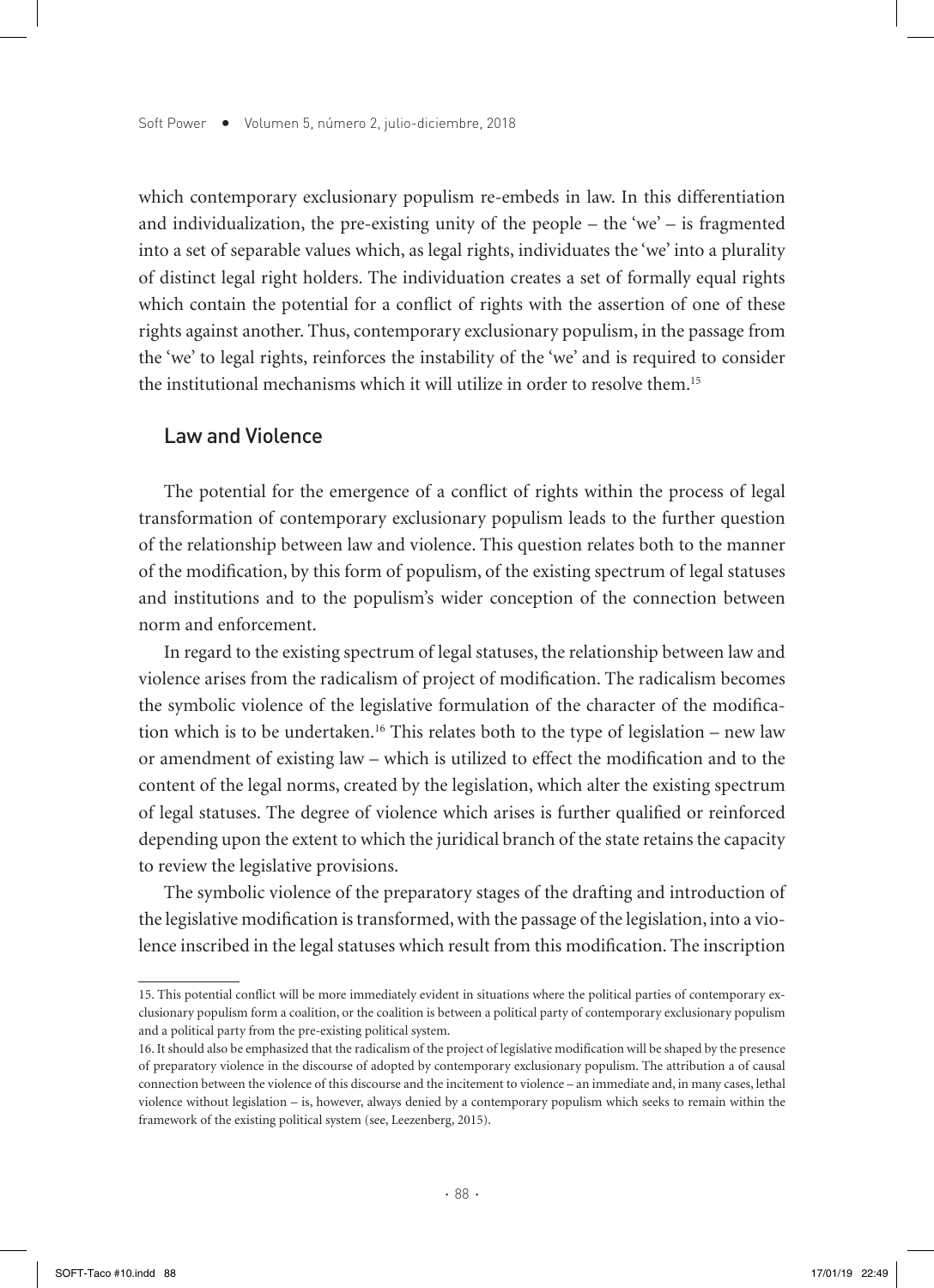of the violence is produced by the creation and reproduction of a legal status, within the spectrum of legal statuses, which entails the permanent precariousness or uncertainty of the individuals who are ascribed this status. The precariousness or uncertainty relates predominantly to the legal statuses ascribed to those individuals or groups considered by contemporary exclusionary populism to be outside the 'we'. Within those held to exist outside the 'we', the primary focus for the ascription of these perpetually precarious or uncertain legal statuses are irregular and regular migrants seeking entry to, or present on the territory of, the state whose juridico-political framework is directed by contemporary exclusionary populism. The precarity and uncertainty relates to the possibility of entry and continued residence together with the type of socio-economic existence that migrants experience within the territory of the particular state.

The violence embedded in the definition of these legal statuses is compounded by the enforcement of these statuses. The essential precarity and uncertainty of the legal status is the corollary of the range of coercive actions of state institutions accompanied by minimal procedural protection utilized to maintain individuals within the parameters of a particular legal status. The state's recourse to arrest, detention and deportation is subject to minimal regulation by either judicial or administrative proceedings.

The relationship between law and violence in contemporary exclusionary populism extends beyond that involved in the modification of the spectrum of legal statuses to encompass the wider question of the existing institutions of liberal democracy and the welfare state. The radicalism of the modification of the spectrum of legal statuses is an aspect of the transformation of the existing juridico-political framework and indicates the disruptive force of the particular form of contemporary exclusionary populism. The disruption and reconfiguration of the existing institutional system is accompanied by the weakening of the conventional conceptualization of the relationship between law and violence: the return to the personalization of forms of authority and the accompanying personification of juridico-political concepts.17

The increasing emphasis of contemporary exclusionary populism upon personification remains a weakening, rather than a supplanting of the existing relationship between law and violence, as it is simultaneously bound to the continued affirmation of the 'we' of popular sovereignty. The forms of contemporary exclusionary populism involve the continuous passage between forms of personal authority and popular sovereignty in the

<sup>17.</sup> The ascendancy of personification will also be reinforced to the extent that the practice of personal patronage becomes a central mechanism in the institutional practices of a form of contemporary exclusionary populism.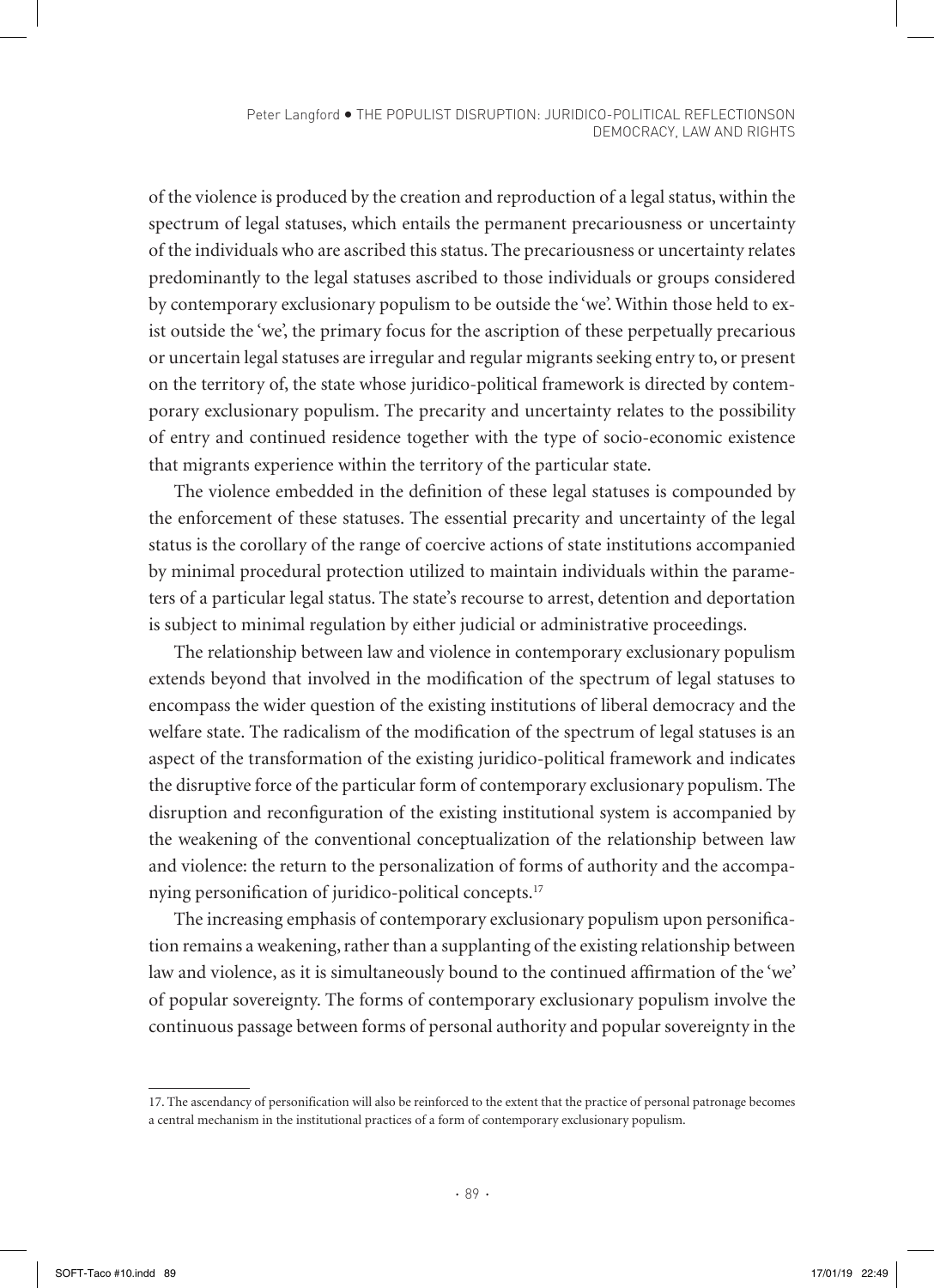weakening of the existing juridico-political framework or institutions of democracy.<sup>18</sup> The predominant effect of weakening is itself the reflection of the dependence upon the different internal dynamics of the passage between personal authority and popular sovereignty. The difference is determined by the relative position of the leader, party and movement within a form of contemporary exclusionary populism.<sup>19</sup>

The return to the personalization of forms of authority and the accompanying personification of juridico-political concepts is the manner in which contemporary exclusionary populism reformulates the relationship between law and violence. It is a reformulation which, in place of all conceptualizations of the regulation and diminution of violence by law, assumes their essential reversibility as the counterpart of the disruption of the existing relationship between democracy, law and rights.20 The presumption of reversibility is the expression of the inherent instability of the juridico-political framework of contemporary exclusionary populism which is subject to the perpetual upheaval of reproducing popular sovereignty within positive law.

#### **Conclusion**

The profound disruption, by contemporary exclusionary populism, of the juridico-political framework, revealed through its effect upon positive law, requires that, if one is to proceed from the critical analysis proceed to a critical response, this is to be undertaken through a reconceptualization of the juridico-political. The combination of reflection and reformulation involved in this reconceptualization detaches the critical response from both the delineation of a progressive, inclusionary populism and the purely defensive posture of the revalorization of the institutions of liberal constitutionalism and the welfare state.

The reflection and reformulation concentrate upon the conceptualization of a lifein-common, beyond the perpetual passage between forms of personal authority and popular sovereignty of contemporary exclusionary populism, through the juridico-political notions of solidarity and the common. The foundation of the reflection and re-

<sup>18.</sup> See, for example, the analysis of the Austrian Freedom Party (FPÖ) in Ajanovic, Mayer and Sauer (2018).

<sup>19.</sup> For Minkenberg (2018) the different internal dynamics indicate a distinction between the dominance of parties over movements in Western European forms of contemporary exclusionary populism and the Eastern European forms marked by mutual interaction between parties and movements.

<sup>20.</sup> Thus, the conception of the relationship between law and violence of contemporary exclusionary populism never attains the level of a self-reflection of law on its own violence as thematised by Menke (2018).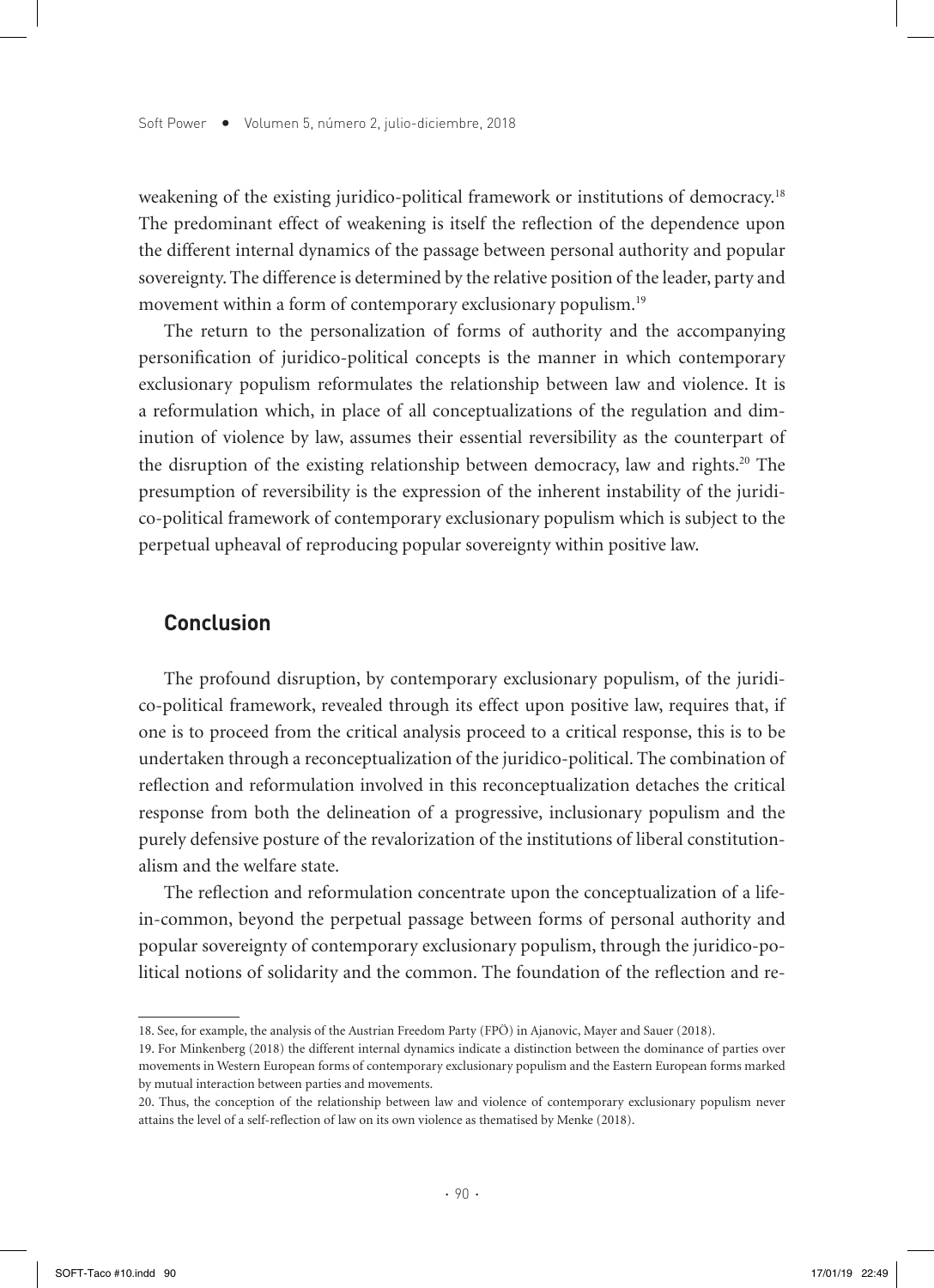formulation in the concept of a life-in-common displaces the construction of the 'we' of contemporary exclusionary populism resulting from the 're-embedding' of morality into law. The further internal differentiation and distinction within this concept of a life-in-common are elaborated through the connection to the notions of solidarity and the common.

In this elaboration, the domains of private law – property and the economy – and public law – the state and the constitution – together with their conceptual traditions are rethought in order to provide for the expression of the notions of solidarity and the common in categories of law.21 The distinctive universalism of these notions encompasses the distinction between national and international law as an integral part of the process of rethinking and rearticulation of domains and categories of law.

# **References**

- Afonso, A. & Rennwald, L. (2018). Social Class and the Changing Welfare State Agenda of Radical Right Parties in Europe. In P. Manow, B. Palier, & H. Schwander (Eds.), *Welfare Democracies and Party Politics: Explaining Electoral Dynamics in Times of Changing Welfare Capitalism* (pp.171-197). Oxford: Oxford University Press.
- Ajanovic, E., Mayer, S., & Sauer, B. (2018). Constructing 'the people': An intersectional analysis of right-wing concepts of democracy and citizenship in Austria. *Journal of Language and Politics*, https://doi.org/10.1075/jlp.18013.may (not yet assigned a journal issue).
- Barr, R. R. (2017). *The Resurgence of Populism in Latin America*. Boulder: Lynne Reiner. Benazzo, S. (2017). Not All the Past Needs To Be Used: Features of Fidesz's Politics of Memory. *Journal of Nationalism, Memory & Language Politics*, *11*(2), 198-221. Bizeul, Y. & Rohgalf, J. (eds.). (2018). *Offene oder geschlossene Kollektividentität: Von der Entstehung einer neuen politischen Konfliktlinie*. Wiesbaden: Springer. Brömmel, W., König, H. & Sicking, M. (Eds.). (2017). *Populismus und Extremismus in Europa: Gesellschaftswissenschaftliche und sozialpsychologische Perspektiven*. Bielefeld: Transcript.

<sup>21.</sup> See, for example, the approaches of (Brunkhorst, 2005); (Capra & Mattei, 2015); (Chignola, 2012); (Dubet, 2014); (Lucarelli, 2013); (Marella, 2012); (Mattei, 2018); (Negri, 2010); (Paugam, 2015); (Rodotà, 2013); (Rodotà, 2014); (Supiot, 2015); (Teubner, 2010); (Teubner, 2016).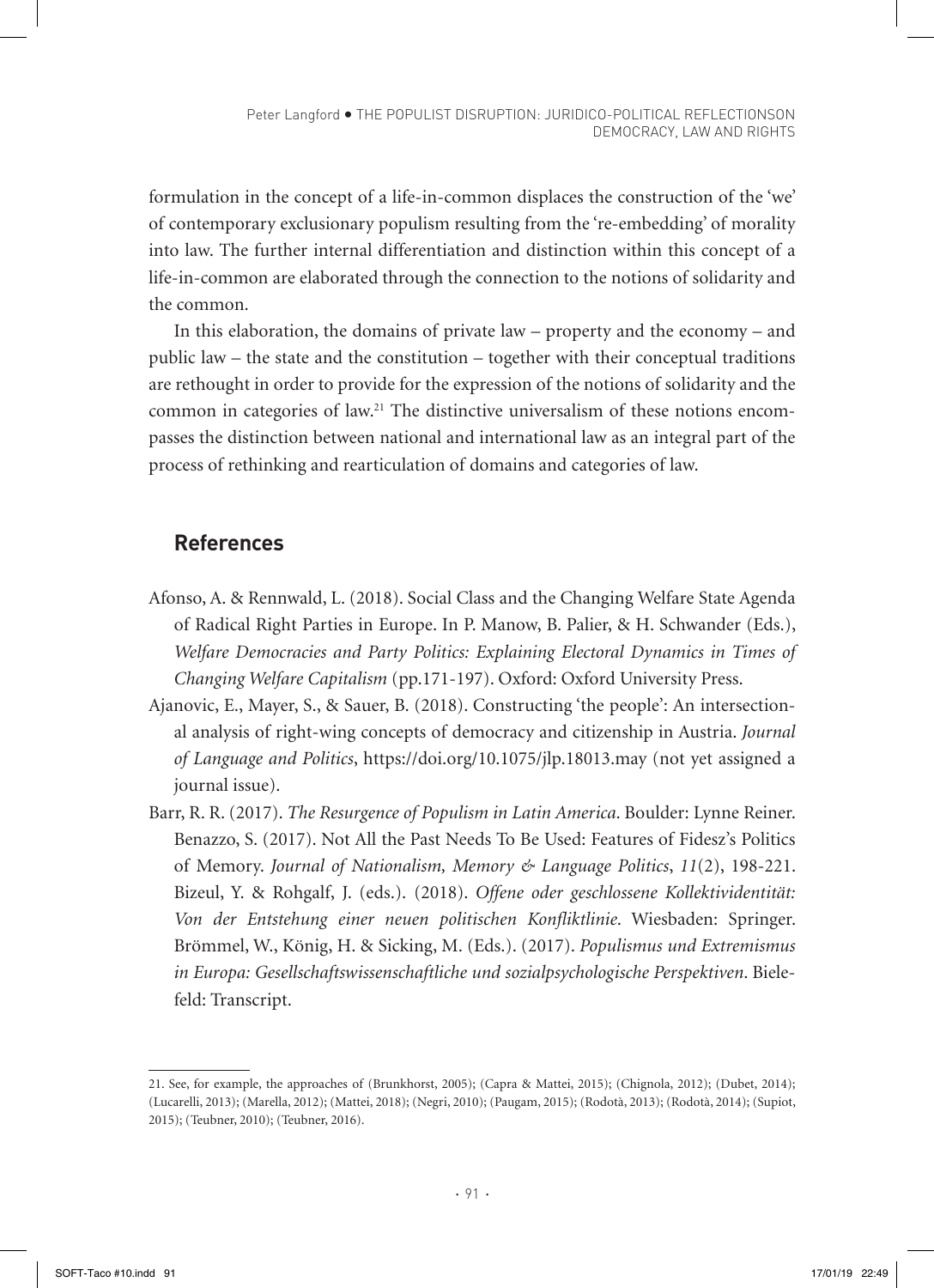- Brunkhorst, H. (2005). *Solidarity: From Civic Friendship to a Global Legal Community*. Cambridge, Mass.: MIT Press.
- Capra, F. & Mattei, U. (2015). *The Ecology of Law: Toward a Legal System in Tune with Nature and Community*. Oakland: Berrett-Koehler Publishers Inc.
- Clarke, D. & Duber, P. (2018). Polish Cultural Diplomacy and Historical Memory: the Case of the Museum of the Second World War in Gdańsk. *International Journal of Politics, Culture and Society*, 1-18 https://doi.org/10.1007/s10767-018-9294-x 1-18 (not yet assigned a journal issue).
- Caramani, D. (2017). Will vs. Reason: The Populist and Technocratic Forms of Political Representation and Their Critique to Party Government. *American Political Science Review*, *111*(1), 54-67.
- Chignola, S. (ed.). (2012). *Il diritto del comune. Crisi della sovranità, proprietà e nuovi poteri costituenti*. Verona: Ombrecorte.
- De Giorgi, E. & Russo, F. (2018). Portugal: the unexpected path of far left parties, from permanent opposition to government support. In E. De Giorgi & G. Ilonszki (Eds.), *Opposition Parties in European Legislatures Conflict or Consensus?* (pp.95-112). London: Routledge.
- De la Torre, C. & Arnson, C.J. (eds.). (2013). *Latin American Populism in the Twenty-First Century*. Baltimore: Johns Hopkins University Press.
- Dubet, F. (2014). *Préférence pour l'inégalité: Comprendre la crise des solidarités*. Paris: Editions du Seuil.
- Goździak, E. M. & Márton, P. (2018). Where the Wild Things Are: Fear of Islam and the Anti-Refugee Rhetoric in Hungary and in Poland. *Central and Eastern European Migration Review*, 1-27 https://doi: 10.17467/ceemr.2018.04 (not yet assigned a journal issue).
- Halami, G. (2018). The Application of European Constitutional Values in EU Member States: The Case of the Fundamental Law of Hungary. *European Journal of Law Reform*, *20*(2-3) https://doi: 10.5553/EJLR/138723702018020002002 (not yet assigned a journal issue).
- Hamburger J. (2018). Whose Populism? The Mixed Messages of La France Insoumise. *Dissent*, *65*(3), 101-110.
- Heinisch, R. & O. Mazzoleni (Eds.) (2016). *Understanding Populist Party Organisation: The Radical Right in Western Europe*. London: Palgrave Macmillan.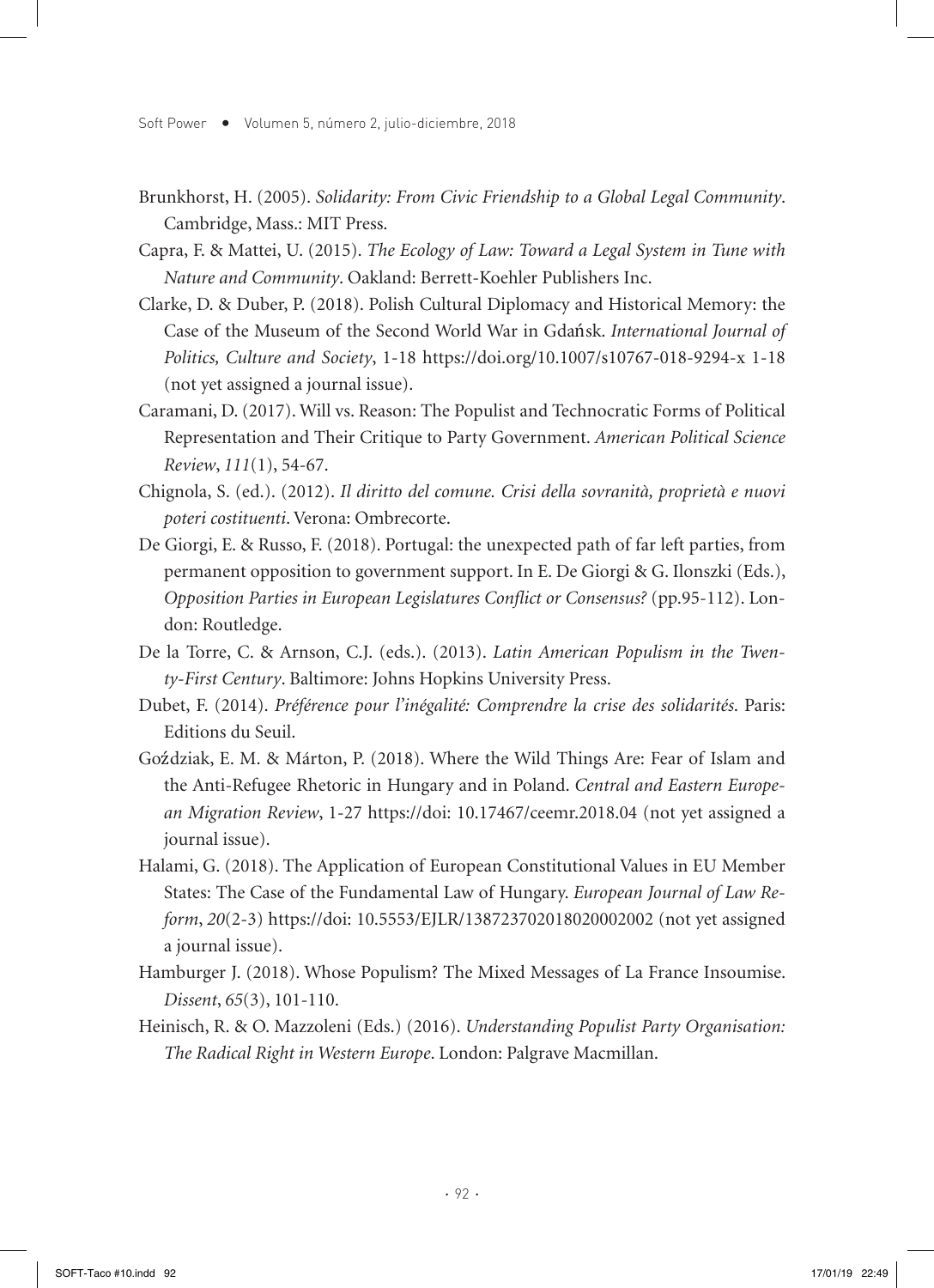- Himma, K. E. (2004). Inclusive Legal Positivism. In J. L. Coleman, K. E. Himma, & S. J. Shapiro (Eds.), *The Oxford Handbook of Jurisprudence and Philosophy of Law* (pp.125-165). Oxford: Oxford University Press.
- Kelemen, K. (2017). The New Hungarian Constitution: Legal Critiques from Europe. *Review of Central and East European Law*, *42*(1), 1-49. Kioupkiolis, A. & Seoane Pérez, F. (2017). Reflexive technopopulism: Podemos and the search for a new left-wing hegemony. *European Political Science*, 1-13. https:// doi.org/10.1057/s41304-017-0140-9 (not yet assigned to a journal issue).
- Koncewicz, T.T. (2017). On the Politics of Resentment, Mis-Memory, and the Constitutional Fidelity: The Demise of the Polish Overlapping Consensus? In U. Uladzislau Belavusau & A. Gliszczyńska-Grabias, (Eds.), *Law and Memory: Towards Legal Governance of History* (pp.263-290). Cambridge: Cambridge University Press.
- Koncewicz, T.T. (2018). The Capture of the Polish Constitutional Tribunal and Beyond: Of Institution(s), Fidelities and the Rule of Law in Flux. *Review of Central and East European Law*, *43*(2), 116-173.
- Kramer, M. (1999). *In Defense of Legal Positivism: Law Without Trimmings*. Oxford: Oxford University Press.
- Kramer, M., Simmonds, N.E., & Steiner, H. (2000). *A Debate Over Rights: Philosophical Enquiries*. Oxford: Oxford University Press.
- Kramer, M., & Steiner, H. (2007). Theories of Rights: Is There a Third Way? *Oxford Journal of Legal Studies*, *27*(2), 281-310.
- Kramer, M. (2013). Some Doubts about Alternatives to the Interest Theory. *Ethics*, *123*(2), 245-63.
- Krastev, I. (2014). *Democracy Disrupted. The Politics of Global Protest*. Philadelphia: Pennsylvania University Press.
- Kridle, C. (2018). Polityka Historiczna: Debating Holocaust Remembrance in Poland. *Voces Novae*, *10*(1) (Available at: https://digitalcommons.chapman.edu/vocesnovae/ vol10/iss1/7)
- Leezenberg, M. (2015). Discursive violence and responsibility. Notes on the pragmatics of Dutch populism. *Journal of Language Aggression and Conflict*, *3*(1), 200-228.
- Lucarelli, A. (2013). *La democrazia dei beni comuni*. Rome/Bari: Laterza.
- Marchlewska, M., Cichocka, A., Panayiotou, O., Castellanos, K. & Batayne, J. (2018). Populism as Identity Politics: Perceived In-Group Disadvantage, Collective Narcissism, and Support for Populism. *Social Psychological and Personality Science*, *9*(2), 151-162.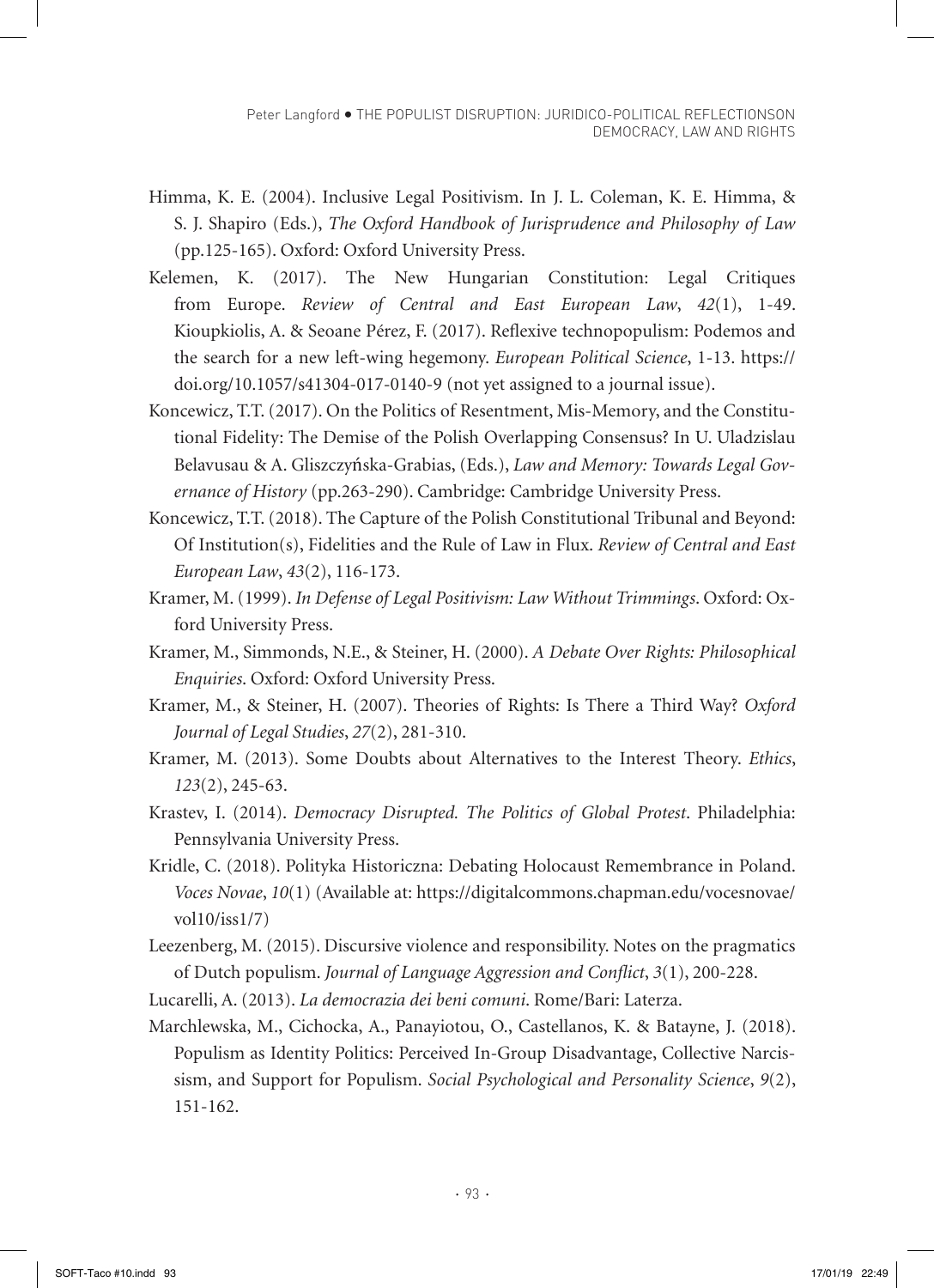- Marella, M.R. (ed.). (2012). *Oltre il pubblico e il private. Per un diritto dei beni comuni*. Verona: Ombrecorte.
- Marmor, A. (2004). Exclusive Legal Positivism. In Coleman, J.L., Himma, K.E., & Shapiro, S.J. (Eds.). *The Oxford Handbook of Jurisprudence and Philosophy of Law* (pp.104- 124). Oxford: Oxford University Press.
- Marmor, A. (2006). Legal Positivism: Still Descriptive and Morally Neutral. *Oxford Journal of Legal Studies*, *26*(4), 683–704.
- Mattei, U. (2018). Having, Being, and the Commons. In V. Giorgino & Z. Walsh (Eds.), *Co-Designing Economies in Transition* (pp.63-71). London: Palgrave Macmillan.
- Menke, C. (2018). Law and Violence. In Menke, C. *Law and Violence: Christoph Menke in Dialogue* (pp.3-76). Manchester: Manchester University Press.
- Minkenberg, M. (2018). Between party and movement: conceptual and empirical considerations of the radical right's organizational boundaries and mobilization processes. *European Societies*, https://doi.org/10.1080/14616696.2018.1494296 (not yet assigned a journal issue).
- Mishtal, J. (2015). *The Politics of Morality: The Church, the State, and Reproductive Rights in Postsocialist Poland*. Athens: Ohio University Press.
- Mishtal, J. (2015). Reproductive Governance and the (Re)definition of Human Rights in Poland. *Medical Anthropology*, 1-13 https://doi.org/10.1080/01459740.2018.1472 090 (not yet assigned to a journal issue)
- Mouffe, C. (2018). *For a Left Populism*. London: Verso.
- Mounk, Y. (2018). *The People vs. Democracy: Why Our Freedom Is in Danger and How to Save It*. Cambridge, Mass.: Harvard University Press.
- Mudde, C. (2014). Fighting the System? Populist Radical Right Parties and Party System Change. *Party Politics*, *20*(2), 217–226.
- Müller, J.W. (2017). *What is Populism?* London: Penguin.
- Munck, R. (2018). Rethinking the left: a view from Latin America. *Global Discourse*, *8*(2), 260-275.
- Negri, A. (2010). The Law of the Common. *Finish Yearbook of International Law*, 21, 16-25. Olsen, J. (2018). The Left Party and the AfD: Populist Competitors in Eastern Germany *German Politics and Society*, *36*(1), 70-83.
- Otjes, S., Ivaldi, G., Jupskås, A. R., Mazzoleni, O. (2018). It's not Economic Interventionism, Stupid! Reassessing the Political Economy of Radical Right‐wing Populist Parties. *Swiss Political Science Review*, *24*(3), 270-290.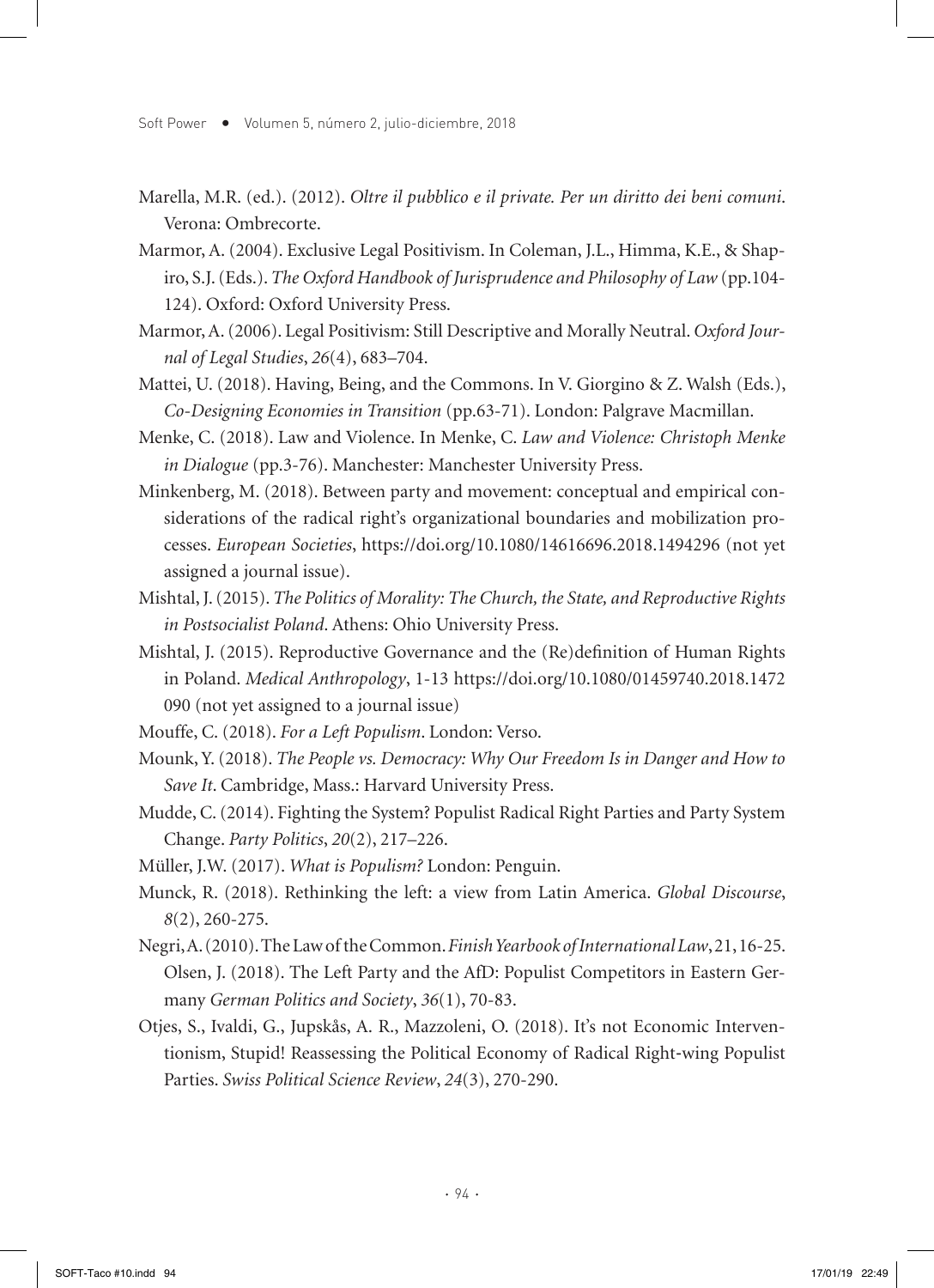- Paugam, S. (ed.). (2015) *Repenser la solidarité: L'apport des sciences sociales* 2nd Edition. Paris: Presses Universitaires de France.
- Peruzzotti, E. (2017). Regime betterment or regime change? A critical review of recent debates on liberal democracy and populism in Latin America. *Constellations*, 24, 389–400.
- Raz, J. (1994). *Ethics in the Public Domain: Essays in the Morality of Law and Politics*. Oxford: Oxford University Press.
- Reynié, D. (2013). *Les nouveaux populismes*. Paris: Fayard.
- Solar, J. and Rendueles, C. (2018). Podemos, the upheaval of Spanish politics and the challenge of populism. *Journal of Contemporary European Studies*, *26*(1), 99-116.
- Rodotà, S. (2013). *Il terribile diritto. Studi sulla proprietà privata e i beni comuni*. Bologna: Il Mulino.
- Rodotà, S. (2014). *Solidarietà. Un'utopia necessaria*. Rome/Bari: Laterza.
- Sadurski, W. (2018). Polish Constitutional Tribunal Under PiS: From an Activist Court, to a Paralysed Tribunal, to a Governmental Enabler. *Hague Journal of the Rule of Law*, https://doi.org/10.1007/s40803-018-0078-1 (not yet assigned a journal issue nor pagination).
- Seewann, G. (2018). Hungary: History as a Legitimizing Precedent "Illiberal Democracy". *Zeitschrift für Ostmitteleuropa-Forschung / Journal of East Central European Studies*, *67*(2), 239-249.
- Steiner, H. (2013). Directed Duties and Inalienable Rights. *Ethics*, *123*(2), 230-44.
- Supiot, A. (ed.). (2015). *La Solidarité: Enquête sur un principe juridique*. Paris: Odile Jacob.
- Szikra, D. (2014). Democracy and welfare in hard times: The social policy of the Orbán Government in Hungary between 2010 and 2014. *Journal of European Social Policy*, *24*(5), 486-500.
- Szikra, D. (2018). Welfare for the Wealthy. The Social Policy of the Orbán Regime. Friedrich Ebert Stiftung Budapest Analysis. Budapest (https://library.fes.de/pdf-files/ Budapest/14209.pdf; 20/9/2018).
- Sznajder, M. Roniger, L. & Forment C. (eds.). (2012). *Shifting Frontiers of Citizenship: The Latin American Experience*. Leiden: Brill.
- Taguieff, P.-A. (2007). *L'illusion populiste: Essai sur les démagogies de l'âge démocratique*. Paris: Flammarion.
- Taguieff, P.-A. (2015). *La revanche du nationalisme*. Paris: Presses Universitaires de France.